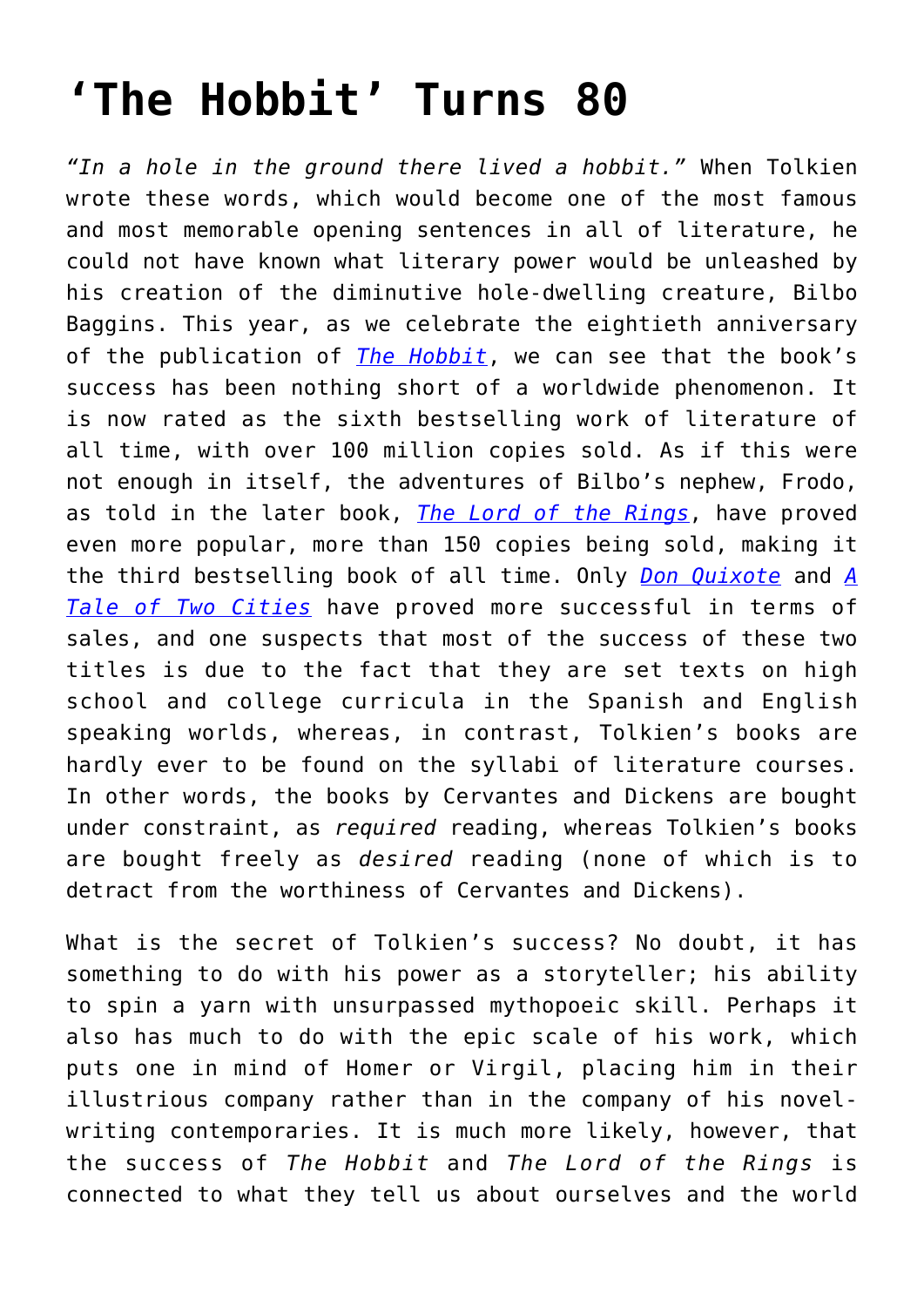in which we find ourselves. As Tolkien insisted in his famous essay "On Fairy-Stories" a good fairy-tale holds up a mirror to man. It shows us ourselves.

What, therefore, do *The Hobbit* and *The Lord of the Rings* show us about ourselves and the world in which we find ourselves?

They show us that we live in dark and dangerous times. They show us that the power of darkness appears to be winning. They show us, as Galadriel says and as Tolkien also says in one of his letters, that history is a "long defeat." And yet they also show us, as Tolkien adds in the same letter, that there are always occasional glimpses of the final victory of goodness over evil. They reveal that the devil, or Satan, or Sauron, or whatever other name we care to give him, is the Prince of this world and holds it in his sway. This is his domain, his dominion, which is why it is a vale of tears and a land of exile for souls seeking to serve goodness, truth and beauty, and not sin, falsehood, and ugliness. In terms of politics, the Dark Lord is always in the ascendant, which is why fools put their trust in politics.

And yet *The Hobbit* and *The Lord of the Rings* show us something else, beyond the world of mere Power which is taken so seriously by those who are its servants. Tolkien's epics show us that we are not the absurd creatures that the Dark Lord's servants would have us believe that we are. We are not postmodern nonentities, nothing but meaningless mortals living meaningless existences in a meaningless cosmos. On the contrary, we are what history and tradition, and good theology and philosophy, have always taught us that we are; we are *anthropoi* and *homines viatores*. We are those who look beyond ourselves to the goodness, truth, and beauty of objective reality; and we are those who see our lives as a journey, a quest, an adventure, the purpose of which is to get to the heaven-haven of the reward, as Gerard Manley Hopkins would say.